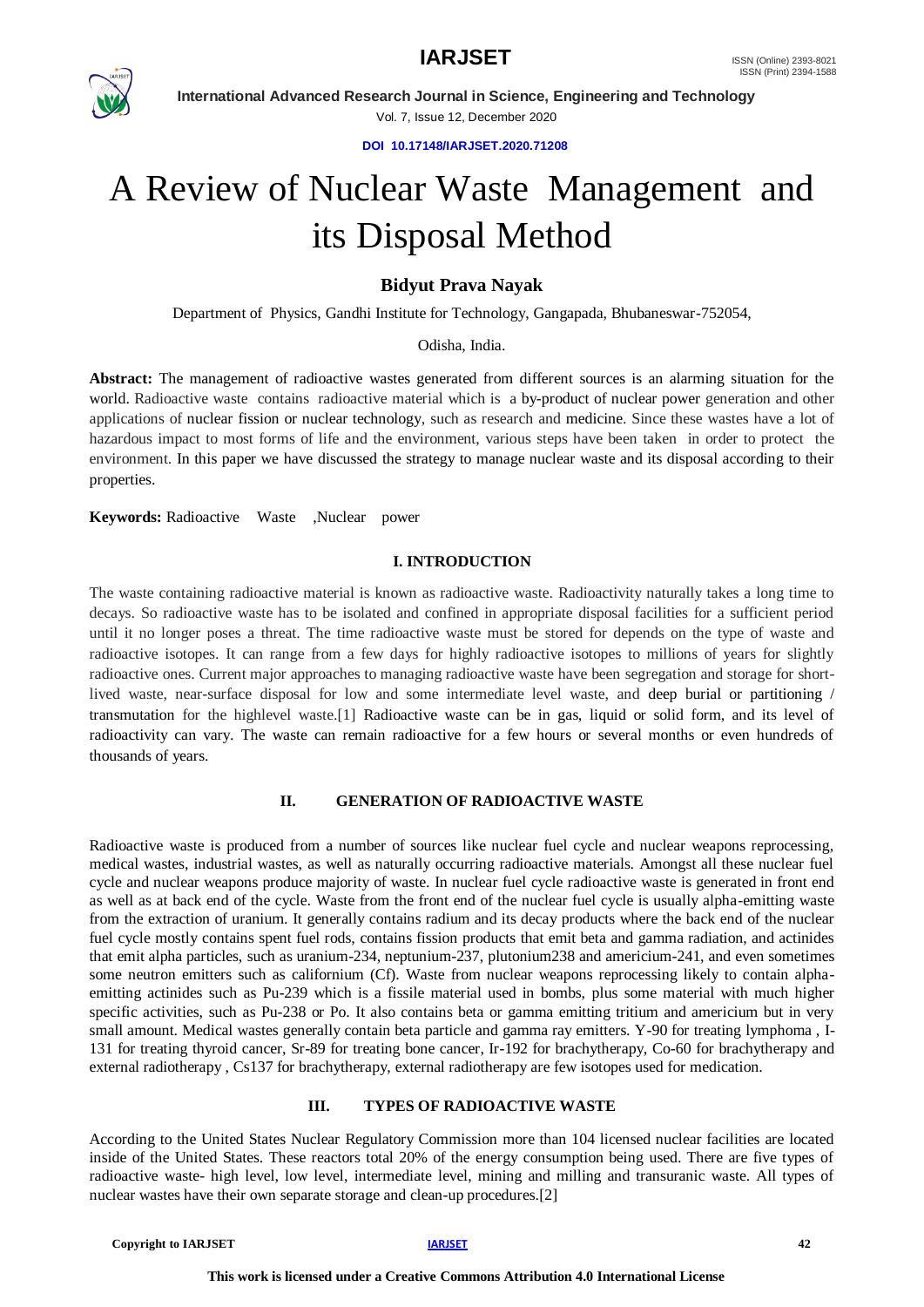

**International Advanced Research Journal in Science, Engineering and Technology**

Vol. 7, Issue 12, December 2020

#### **DOI 10.17148/IARJSET.2020.71208**

# **IV. CLASSIFICATION OF RADIOACTIVE WASTE ACCORDING TO DISPOSAL**

Different trends have been used for classification of radioactive wastes; one of these is based on the disposal concept. This method of classification has been derived mainly from the safety aspects of radioactive waste disposal, but can be developed into the other stages of radioactive waste management. It is reasonable to start classification from the point of disposal to keep consistency among the different stages of radioactive waste management. The International Atomic Energy Agency has proposed a quantitative classification for radioactive wastes relevant to disposal concept. Five categories are proposed taking in account a group of the properties, such as half-life and heat generation capacity [3].Boundary levels between classes are presented as orders of magnitude and typical characteristics of waste classes and summarized in Table 1. A more detailed classification of radioactive waste which provides a further subdivision of wastes within waste classes will depend on individual national programmes or requirements. Also addressed are suggestions for application of the modified classification system to actual disposal facilities .Application of a classification system for the management of radioactive waste implies an adequate separation of wastes generated.

| S1<br>N <sub>0</sub> | Waste<br><b>Classes</b>                          | Typical<br>Characteristics                                                                                                                                                                                                                   | <b>Disposal Options</b>                      |
|----------------------|--------------------------------------------------|----------------------------------------------------------------------------------------------------------------------------------------------------------------------------------------------------------------------------------------------|----------------------------------------------|
| $\mathbf{1}$         | Exempt<br>Waste<br>(EW)                          | Activity levels at or below No<br>clearance levels, which are<br>based on an annual dose to<br>members of the public of less<br>than 0.01 mSv                                                                                                | Radiological restrictions                    |
| $\overline{2}$       | Low And Intermediate<br>Level<br>Waste)<br>LILW) | Activity<br>above<br>levels<br>clearance levels and thermal<br>power below about 2kW/m3                                                                                                                                                      |                                              |
| 2.1                  | Short<br>Lived<br>Waste<br>(LILW-<br>SL)         | Restricted long lived<br>radionuclide concentrations<br>)limitation of long lived alpha<br>emitting radionuclides<br>to<br>4000 Bq/g in individual waste<br>packages and to an overall<br>average of 400<br>Bq/g<br>per<br>waste<br>package) | Near surface or geological disposal facility |
| 2.2                  | Long<br>Lived<br>Waste<br>(LILW-<br>$LL$ )       | Long lived radionuclide<br>concentrations exceeding<br>limitations for short<br>lived waste                                                                                                                                                  | Geological disposal facilit y                |
| 3                    | High<br>Level<br>Waste                           | Thermal power above about<br>$2kW/m3$ and long<br>lived<br>radionuclide                                                                                                                                                                      | Geological dispo                             |
|                      | (HLW)                                            | concentrations exceeding<br>limitations for short<br>lived waste                                                                                                                                                                             | salfacilit y                                 |

Table-1 Different types of nuclear waste and their characteristics

# **V. MANAGEMENT OF RADIOACTIVE WASTE**

Proper disposal of radioactive wastes is essential to ensure protection of the health and safety of the public and quality of the environment including air, soil, and water supplies. Effective management involves segregation, characterization, handling, treatment, conditioning and monitoring prior to final disposal.TheLow and intermediate level waste is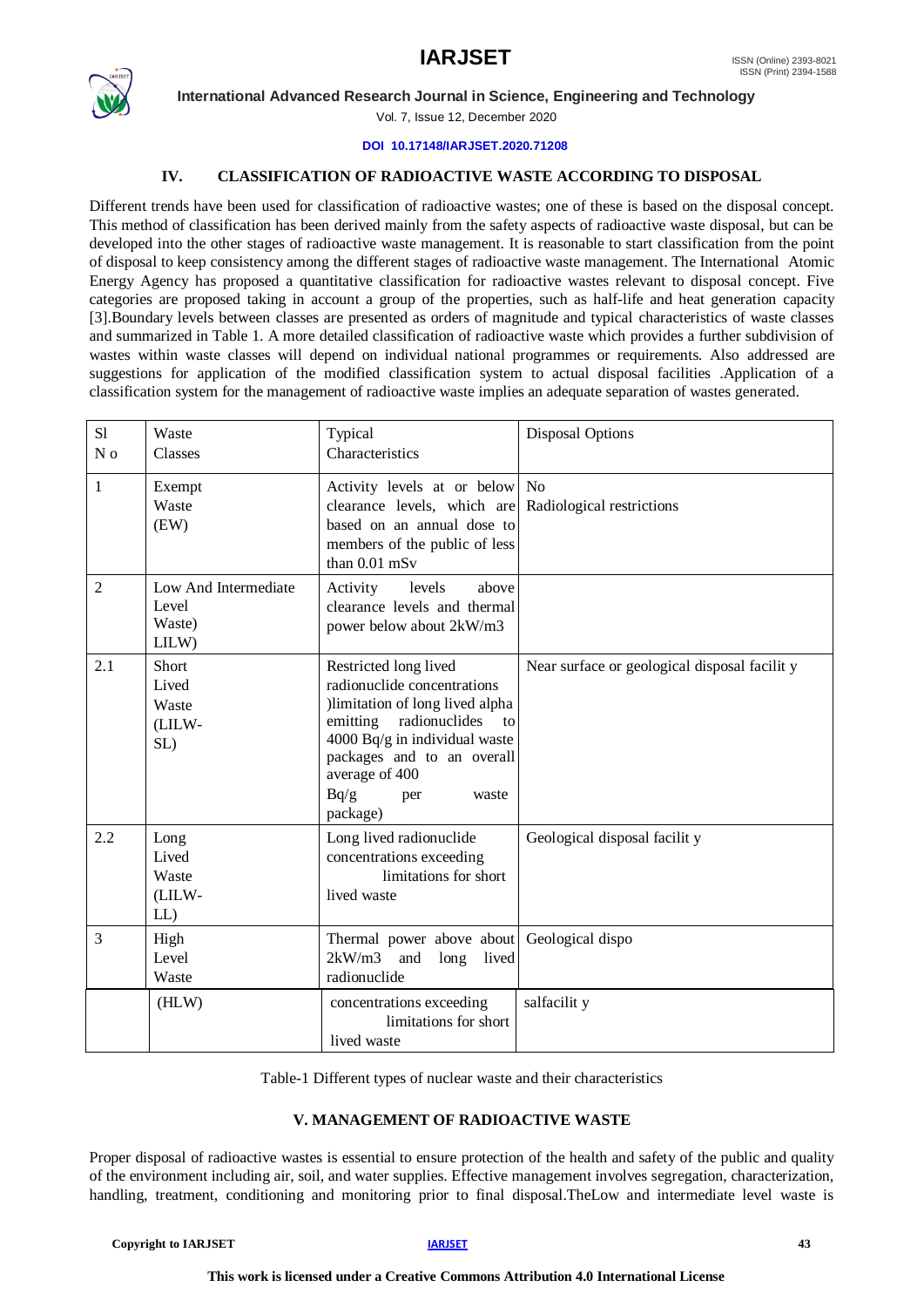# $\textbf{RJSET}$  issn (Online) 2393-8021



**International Advanced Research Journal in Science, Engineering and Technology**

Vol. 7, Issue 12, December 2020

#### **DOI 10.17148/IARJSET.2020.71208**

comparatively easy to dispose of. The level of radioactivity and the half life of the radioactive isotopes in low level waste are relatively small. Storing the waste for a period of 10 to 50 years [410]will allow most of the radioactive isotopes in low level waste to decay.In Solid waste substantial amount of LIL wastes of diverse nature, gets generated in different nuclear installations. Treatment and conditioning of solid wastes are practiced, to reduce the waste volume in ways, compatible to minimizing the mobility of the contained radioactive materials. A wide range of treatment and conditioning processes are available today with mature industrial operations involving several interrelated steps and divers technologies. A brief summary of the various radioactive waste management practices followed in India has been presented below.

The main concern is for the management of high level wastes.Most of the radioactive isotopes in high level waste emit large amounts of radiation and have extremely long half-lives (some longer than 100,000 years) creating long time periods before the waste will settle to safe levels of rad

cations must be used for its disposal which must be far away from locality and without ground water with long time storing capacity. the vitrification process is followed for the high level wastes using different types of melters like Pot melters,Ceramicmelters and Cold Crucible melters.



Fig.1 Block diagram of nuclear waste management. source[10]

Electronics waste, commonly known as e-waste, is generally generated from obsolete electronic devices. Recycling is the process of recovering material from old electronic devices to new electronic devices. The rising consumption of electronic domestic goods and up gradation of ICT tools has led to an increase in e-waste levels, which could be hazardous posing a possible threat towards sustainable environment for future generations. When e-waste gets heated, toxic chemicals are released into the air polluting the atmosphere. The one of the biggest environmental impacts from e-waste is damage to the atmosphere. Extracting valuable minerals from e-waste is very complicated. The metals can be removed from e-wasteby burning, leaching, and other processes that produce toxic by-products in air, water, and soil. Burning of e-waste releases fine particles which travel hundreds of miles and bring about negative consequences to respiratory health issues increasing the risk for a wide range of chronic diseases and cancers.

Soil gets contaminated from e-waste through irrigation process. When e-waste is improperly disposed in regular landfills the contaminants seep directly from the e-waste into the soil, causing contamination of underlying groundwater or contaminating crops that may be planted in that soil. Soil is also indirectly impacted by electronic waste recycling process through contact with contaminated water. Water gets contaminated by e-waste through landfills and improper recycling of e-waster. Surface water is affected by the chemical processes used to extract precious metals like gold from electronic devices. These processes typically filter precious materials away from less valuable materials like plastic using acids and other toxic chemicals that, when improperly regulated are released into local water sources such as streams, ponds, and rivers. Through these ways, acidification and toxification of water can extend to communities miles away from a recycling site,